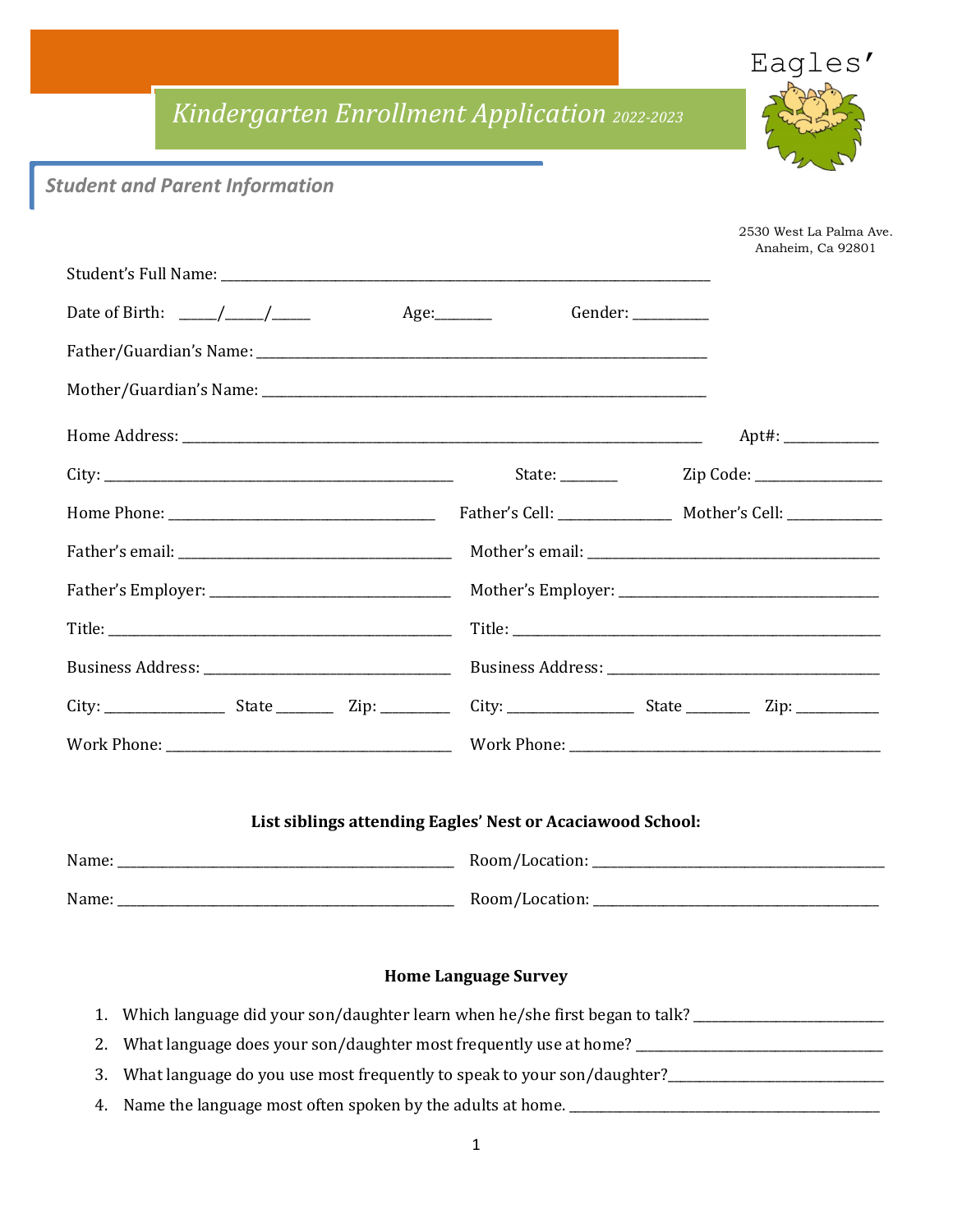*Medical and Emergency Information*

ſ

| Please attach a copy of your child's proof of immunization to this application. |                                                                                                                                                                                                                              |
|---------------------------------------------------------------------------------|------------------------------------------------------------------------------------------------------------------------------------------------------------------------------------------------------------------------------|
|                                                                                 |                                                                                                                                                                                                                              |
|                                                                                 |                                                                                                                                                                                                                              |
| form school if your child is ill or needs medical attention.                    | If we are unable to reach you, we MUST have 2 LOCAL contact persons who you authorize to pick your child up                                                                                                                  |
|                                                                                 |                                                                                                                                                                                                                              |
|                                                                                 |                                                                                                                                                                                                                              |
|                                                                                 |                                                                                                                                                                                                                              |
|                                                                                 |                                                                                                                                                                                                                              |
|                                                                                 |                                                                                                                                                                                                                              |
|                                                                                 |                                                                                                                                                                                                                              |
|                                                                                 |                                                                                                                                                                                                                              |
| <b>Natural Disaster Contact</b>                                                 |                                                                                                                                                                                                                              |
| cannot be reached.                                                              | This person below should be contacted in the event of a major crisis or natural disaster. This person should live<br>outside of our immediate area and can be contacted to assume responsibility for your child when parents |
|                                                                                 |                                                                                                                                                                                                                              |
|                                                                                 |                                                                                                                                                                                                                              |
|                                                                                 |                                                                                                                                                                                                                              |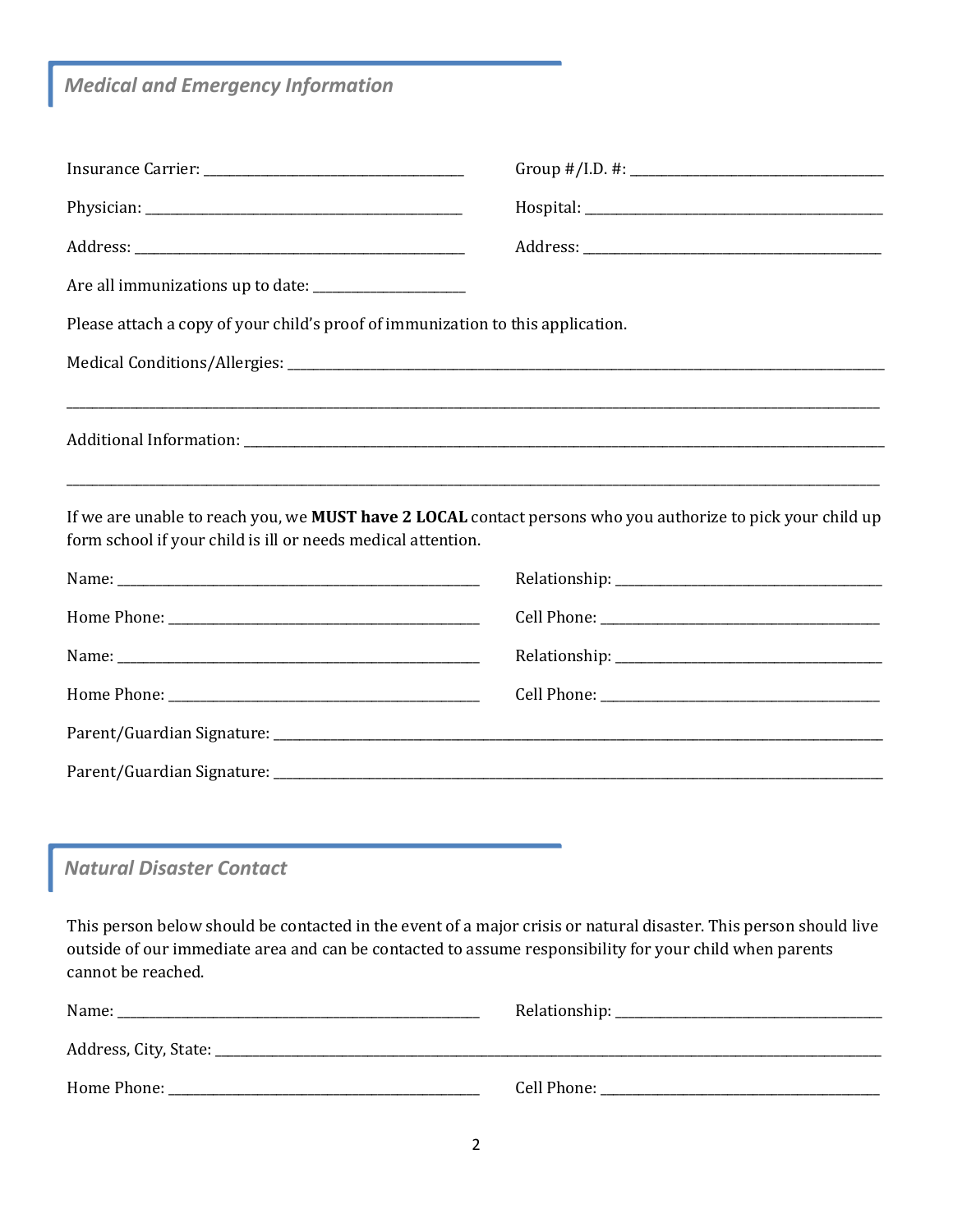## **WAIVER & LIABILITY RELEASE Eagles' Nest**

Name of Child(ren):

Site: Eagles' Nest, Acaciawood School and the Church in Anaheim  $\qquad$  Age(s):

For the Parent/Guardian:

I, the undersigned parent/guardian understand that accidents can occur during my child's participation in the Eagles' Nest educational programs and after-school care. Nevertheless, **I, ON BEHALF OF THE ABOVE-MENTIONED CHILD (hereafter "Child") AND FOR MYSELF, HEREBY ASSUME THESE RISKS OF PARTICIPATING IN THIS PROGRAM.**

In return for allowing Child to participate I, on behalf of Child and for myself, hereby waive, release, and discharge for myself, my family members, heirs, administrators and assigns any and all rights and claims which may accrue to Child or myself as a result of his/her participation in this program except for instances of gross negligence or willful misconduct. This release is expressly intended to discharge in advance the Eagles' Nest, Acaciawood School, the Church in Anaheim, and any teachers, employees, parents, agents, students, contractors, and volunteers from and against any and all liability arising out of or connected in any way with Child's participation in this program. **THIS RELEASE WILL APPLY EVEN THOUGH LIABILITY MAY ARRISE OUT OF NEGLIGENCE OR CARELESSNESS ON THE PART OF THOSE DISCHARGED INCLUDING THEIR EMPLOYEES, AGENTS, AND VOLUNTEERS.** This Waiver and Liability Release shall apply to Child and myself, as well as any of our heirs, executors, or administrators. By my signature below, I hereby certify that I am the parent or legal guardian of Child and that I am acting in that capacity. Further I acknowledge that I have read this document and understand its contents.

## **Authorization for Emergency Medical Services**

I hereby authorize Eagles' Nest to call an emergency ambulance in case of accident or acute illness, and to arrange for necessary emergency medical or surgical care if I am not immediately available. It is understood that a conscientious effort will be made to notify me, or the persons designated, before such action will be taken.

Print Name Date

\_\_\_\_\_\_\_\_\_\_\_\_\_\_\_\_\_\_\_\_\_\_\_\_\_\_\_\_\_\_\_\_\_\_\_ \_\_\_\_\_\_\_\_\_\_\_\_\_\_\_\_\_\_\_\_\_\_\_\_\_\_\_\_ \_\_\_\_\_\_\_\_\_\_\_\_

Home Phone **E-mail** 

 $\_$  , and the contribution of  $\_$  . The contribution of  $\_$  , and  $\_$  , and  $\_$  , and  $\_$  , and  $\_$  , and  $\_$